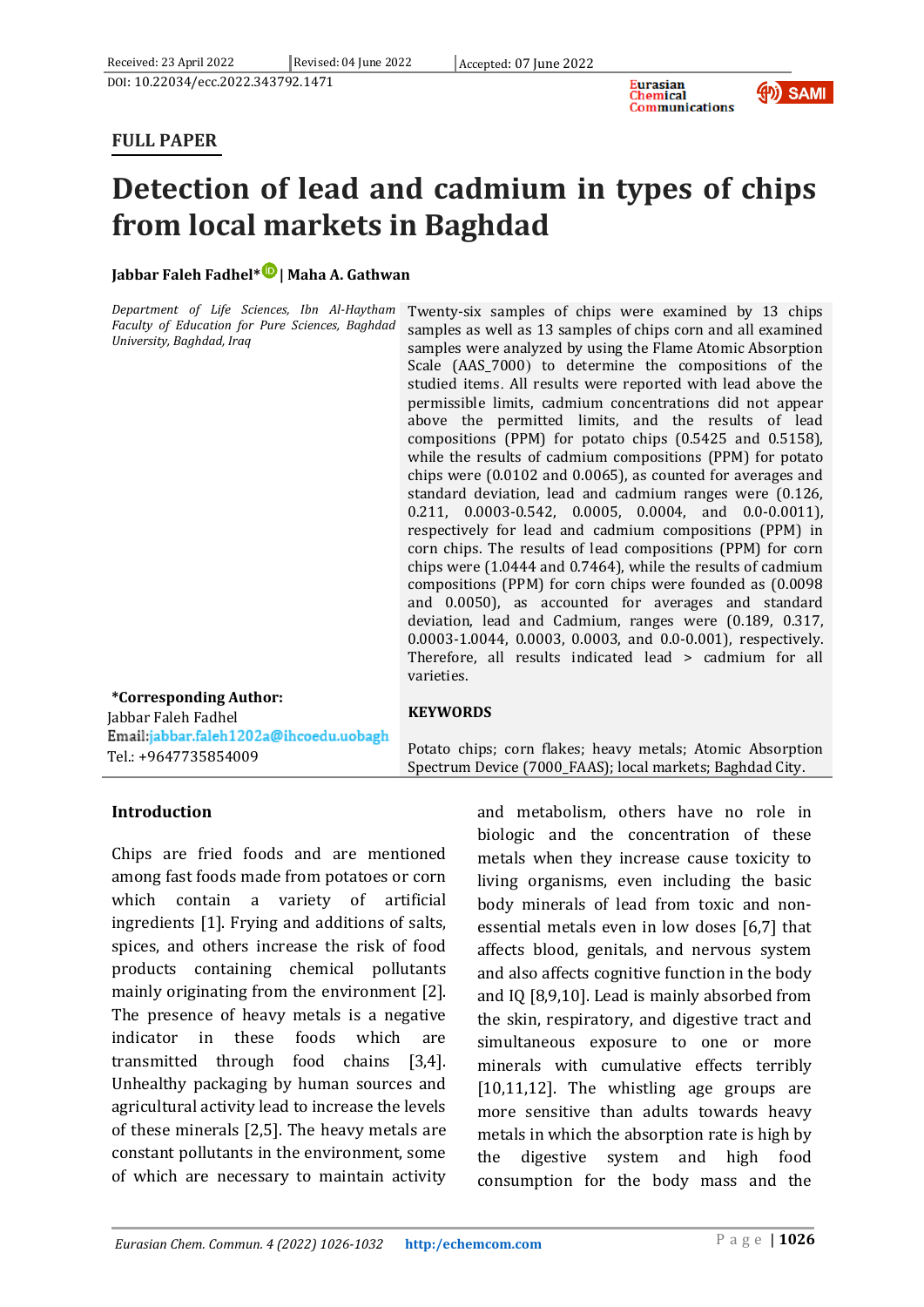

incomplete brain barrier. These food products have a growing demand among age groups, especially for school students and kindergartens, more specifically based on a survey conducted in our study of age groups between 4-19 years old in kindergarten, primary, and middle school [13,14]. 200 random samples in schools and kindergartens for each age stage, about eating chips and preferring it over other products. In this regard, the ratios depicted in Table 1 are evidence of diversity consumer desire for these food products and this confirms the accumulation of minerals in these bodies. These minerals are dangerous to the health of consumers, especially vulnerable groups, most notably young age groups. This research aims to provide some suggestions on the presence and severity of these minerals in these food products.

#### **Materials and methods**

#### *Sampling*

Samples were collected from March to April, 2021, from different areas in the local markets, consisting of Shura, beautiful industrial, shops, malls, school shops, and 26 samples, including 13 potato chips and 13 corn chips in Table 2. These are the most available samples on the market.

#### *Preparing samples*

Samples were taken from each product and kept in 10\*10 cm polyethylene bags and were sterile to avoid contamination. Then, the samples were recorded sequentially, were kept in appropriate cooling, and transferred to the examination center as soon as possible**.**

#### *Quality assurance*

The equipment was washed to avoid contamination with the element which is analyzed, where the pots and glass utensils were thoroughly cleaned with water distilled

by using ionic water. Then, they were soaked in hot HNO diluted nitric acid at a concentration of 10% for 24 hours, rinsed several times with ionized water, and were dried to ensure that they are free of minerals [15].

#### *Incineration and digestion*

Five gram of each powder sample was weighed with an air-insulated sensitive balance and placed in an eyelid inside the 50mL incineration oven for 5 hours. Each sample was then digested by adding a combination of HCL at a concentration of 10mL and ion water by 1:1 with constantly stirring until digestion was complete, was placed over hot plat until the solvent evaporates, and then each sample was filtered with milipore filter paper 0.45, cooled and placed with a 50 mL volume bottle and the size was complemented with distilled water removed by 1:9 to the mark [16].

#### *Sample examination*

All samples were examined in the Atomic Absorption Laboratory at the Market Research and Consumer Protection Center/ Baghdad University/ Al-Jadriya Complex and were examined by the Atomic Absorption Spectrum Device (7000\_FAAS) from Shimadzu of Japan. The specifications of the examination are provided in Table 2.

#### *Statistical analysis*

The averages and standard deviation of the obtained data have been calculated. The oneway variance analysis (LSD/ANOVA) was utilized to identify moral differences at probability level (P=0.05).

#### **Results and discussion**

The results of the questionnaire were for 800 random samples, as reported Table 3, including 400 males and 400 females and in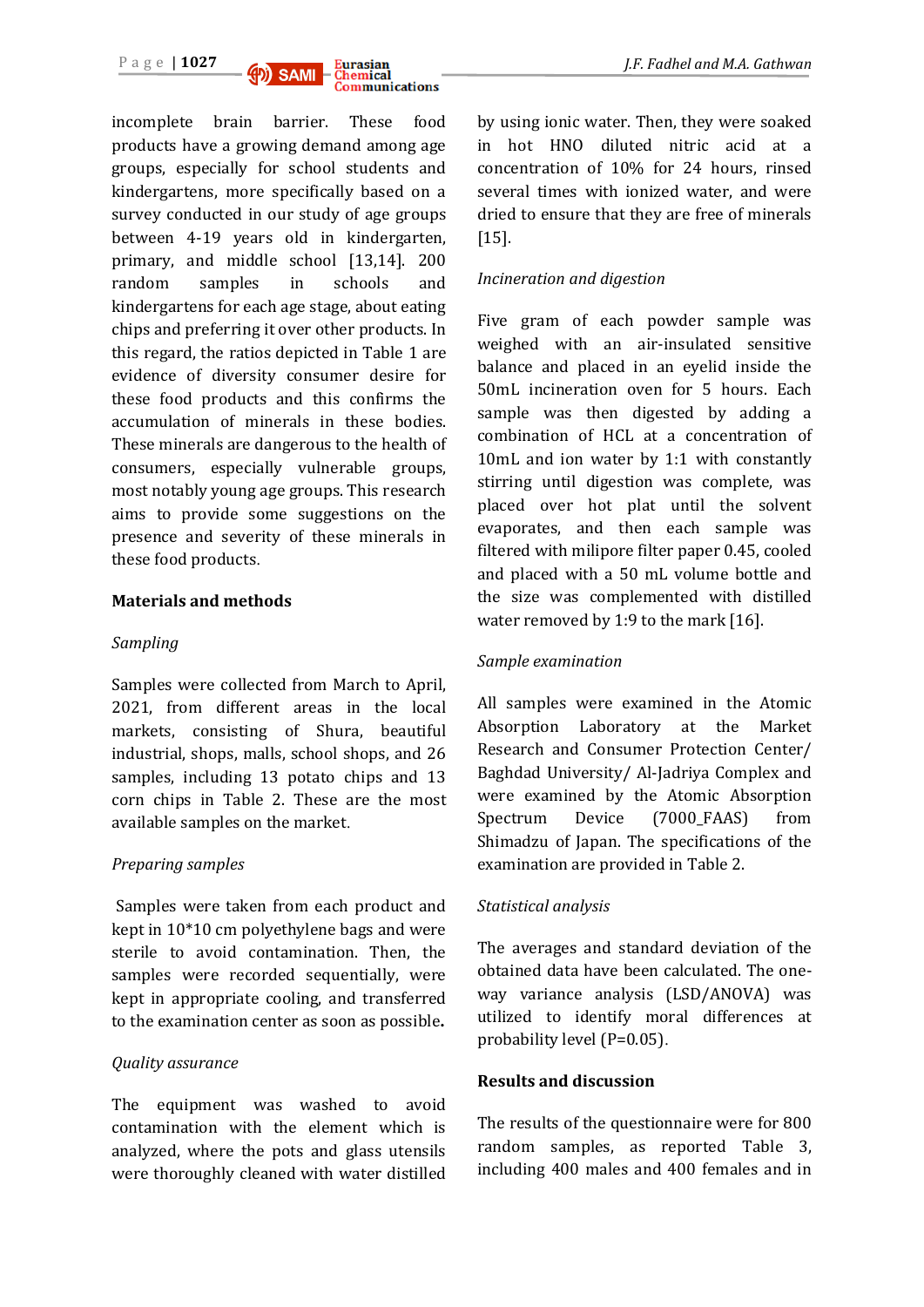*Detection of lead and cadmium in types of…* **Eurasian Chemical All <b>AD SAMI P** a g e | 1028 **Communications** 

fact 200 samples per age group, those aged 2- 5 years old preferred to eat such foods. 85 subjected in age ranges of 5-12 preferred to eat chips were estimated as 90%, those aged 12-15 were 81%, and finally the 15-19 age group, were approximated as 69%. Figure 1 displays these ratios. Likewise as indicated in Table 4, the results of our current study of Lead and Cadmium (PPM) were (0.0003, 0.1340, 0.0006, 0.0004, 0.5425, 0.0797, 0.2997, 0.2052, 0.3229, 0.0641, 0.1346, 0.5159, 0.4430, 0.0013, 0.0012, 0.0013, 0.0015, 0.0031, 0.0009, 0.0003, 0.0043, 0.0002, 0.0065, 0.0036, 0.0007, and 0.0102), respectively. Figure 2 illustrates the concentrations of the studied elements. Table 5 reports the concentrations of corn chips samples for lead and cadmium (PPM) as

(0.2993, 0.3542, 0.0006, 0.0005, 1.0444, 1.0009, 0.1111, 0.0126, 0.0042, 0.2601, 0.7464, 0.0005, 0.4227, 0.0013, 0.0011, 0.0050, 0.0014, 0.0101, 0.0014, 0.0019, 0.0011, 0.0013, 0.0098, 0.0015, and 0.0013), respectively. Figure 3 depicts the concentrations of the studied elements, and in our current study, all the results indicated the presence of lead in samples and mostly above the allowable limits of 0.2 (PPM) [17,18,19]. As for cadmium, all samples demonstrated its presence, and the compositions did not exceed the permissible limits [18,19,20]. Lead and cadmium are toxic and harmful to consumer health, although their proportion is low due to their bioaccumulation capacity [21].



**FIGURE 1** The classification of questionnaire in age groups



**FIGURE 2** The concentrations of lead and cadmium in potato chips samples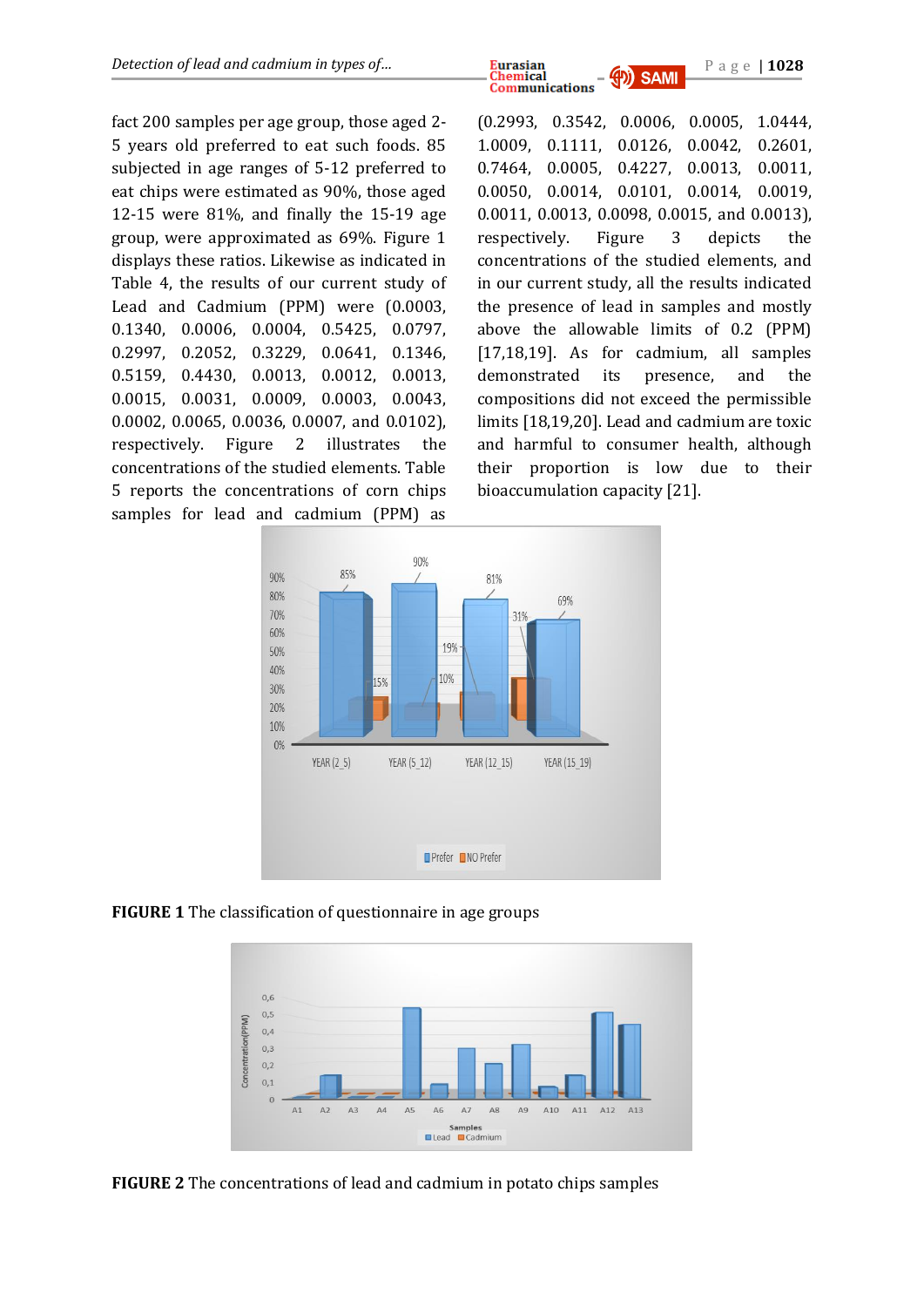



**FIGURE 3** The concentrations of lead and cadmium in corn chips samples

| TABLE 1 The utilized chips samples in the study |  |  |  |  |
|-------------------------------------------------|--|--|--|--|
|-------------------------------------------------|--|--|--|--|

| <b>Samples</b>                                                                                                  | <b>Type</b>    |
|-----------------------------------------------------------------------------------------------------------------|----------------|
| Mask, Liz, Mes Mes, Karrada, Brangles, DaDa, ALkanese, ALmoen,<br>Sheese, Jackie, Windin, NiNi, and Rose Shami. | Chips potatoes |
| Caesar, Amreek, BASE, Tommy, Layoonk, Mesk, BADR, Mahmoud                                                       | Chips          |
| Alwan, Windows, Cloan, CHIPS, Amooaj, and NICE.                                                                 | corn           |

| The used gas | Slit width | Iberian | Wavelength | Item    |
|--------------|------------|---------|------------|---------|
| Acetylene    | cm10       | MA 0.40 | Nm 228.8   | Lead    |
| Acetylene    | cm10       | MA 0.40 | Nm 283.3   | Cadmium |

**TABLE 3** The classification of questionnaire in age groups

| <b>School stage</b> | Kindergarten  | <b>Primary</b> | Middle l             | Secondary            |
|---------------------|---------------|----------------|----------------------|----------------------|
| Age group           | 5-2 years old | 5-12 years old | $12-15$ years<br>old | $15-19$ years<br>old |
| No. of samples      | 200           | 200            | 200                  | 200                  |
| Preferred           | 85%           | 90%            | 81%                  | 69%                  |
| Not Preferred       | %15           | %10            | %19                  | %31                  |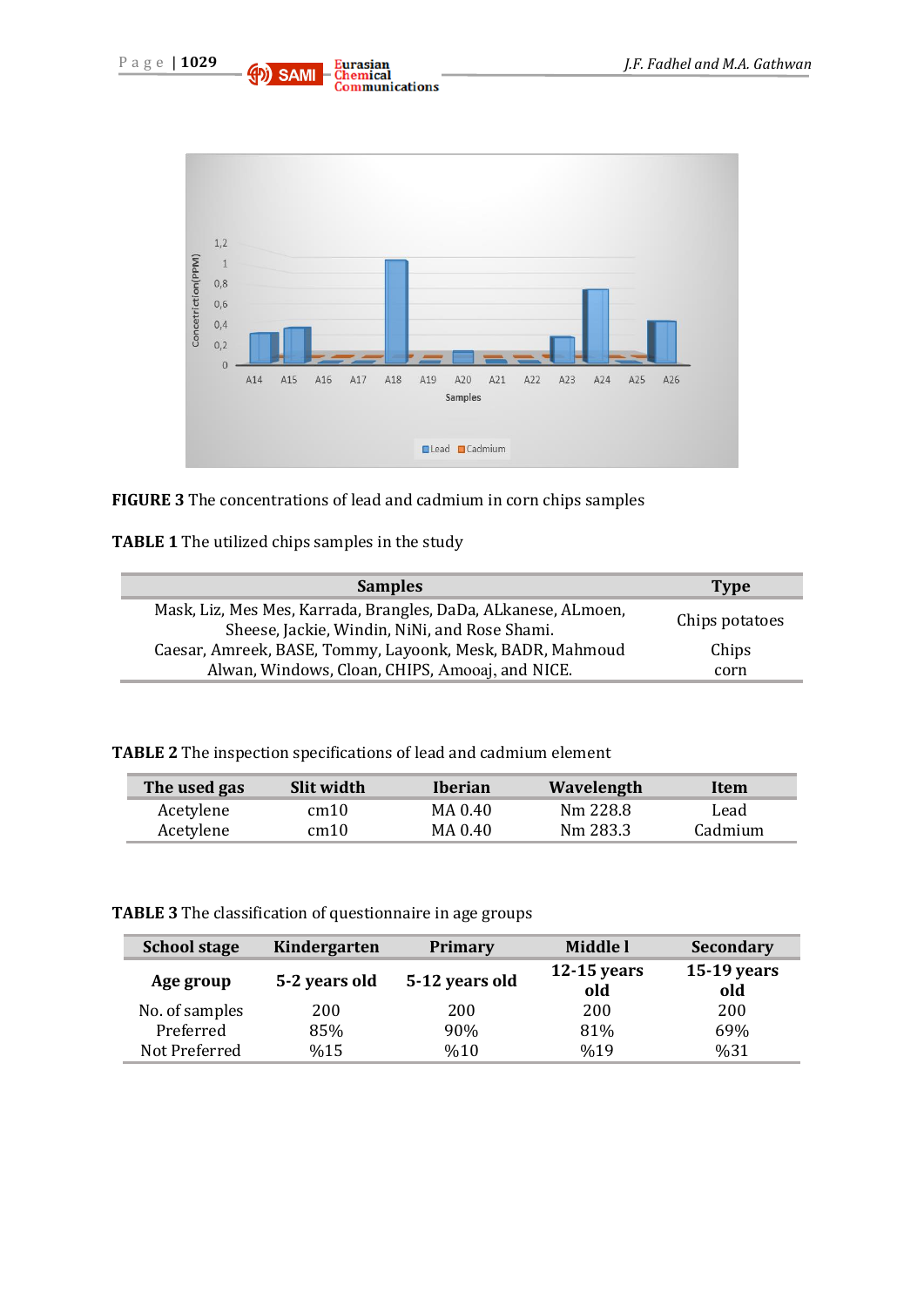| Item         | Sample code    | Lead   | Cadmium |
|--------------|----------------|--------|---------|
|              | A1             | 0.0003 | 0.0013  |
|              | A2             | 0.1346 | 0.0012  |
|              | A3             | 0.0006 | 0.0013  |
|              | A4             | 0.0004 | 0.0015  |
|              | A <sub>5</sub> | 0.5425 | 0.0031  |
|              | A <sub>6</sub> | 0.0797 | 0.0009  |
| Potato chips | A7             | 0.2993 | 0.0003  |
|              | A <sub>8</sub> | 0.2052 | 0.0043  |
|              | A <sub>9</sub> | 0.3229 | 0.0002  |
|              | A10            | 0.0641 | 0.0065  |
|              | A11            | 0.1346 | 0.0036  |
|              | A12            | 0.5158 | 0.0007  |
|              | A13            | 0.4430 | 0.0102  |
|              | Total          | 2.7430 | 0.0351  |

## **TABLE 4** Lead and cadmium level (PPM) in potato chips

## **TABLE 5** Lead and cadmium level (PPM) in corn chips

| Item       | Sample code | Lead   | Cadmium |
|------------|-------------|--------|---------|
|            | A14         | 0.2993 | 0.0013  |
|            | A15         | 0.3542 | 0.0011  |
|            | A16         | 0.0006 | 0.0050  |
|            | A17         | 0.0005 | 0.0014  |
|            | A18         | 1.0444 | 0.0101  |
|            | A19         | 0.0009 | 0.0014  |
| Corn chips | A20         | 0.1111 | 0.0019  |
|            | A21         | 0.0126 | 0.0011  |
|            | A22         | 0.0042 | 0.0013  |
|            | A23         | 0.2601 | 0.0098  |
|            | A24         | 0.7464 | 0.0001  |
|            | A25         | 0.0005 | 0.0015  |
|            | A26         | 0.4227 | 0.0013  |
|            | Total       | 3.2575 | 0.0373  |

## **TABLE 6** The averages, range, and SD for chips samples

| Item   | Item    | SD+ Average<br>Range | <b>Less</b><br>concentration,<br>more<br>concentration | <b>More</b><br>samples<br>than<br>allowed | No. of tested<br>samples |
|--------|---------|----------------------|--------------------------------------------------------|-------------------------------------------|--------------------------|
|        | Lead    | $0.126 + 0.211$      | 0.0003                                                 | 10                                        | 13                       |
| Potato |         | 0.0003_0.542         | 0.5425                                                 | %76                                       |                          |
| chips  | Cadmium | $0.0005 + 0.0004$    | 0.0003                                                 | $\boldsymbol{0}$                          | 13                       |
|        |         | 0.0 0.0011           | 0.0102                                                 | %0                                        |                          |
|        |         | $0.189 + 0.317$      | 0.0005                                                 | 7                                         |                          |
| Corn   | Lead    | 0.0004_1.0440        | 0.7464                                                 | %53                                       | 13                       |
| chips  |         | $0.0003 + 0.0003$    | 0.0001                                                 | $\boldsymbol{0}$                          |                          |
|        | Cadmium | 0.0 0.001            | 0.0101                                                 | %0                                        | 13                       |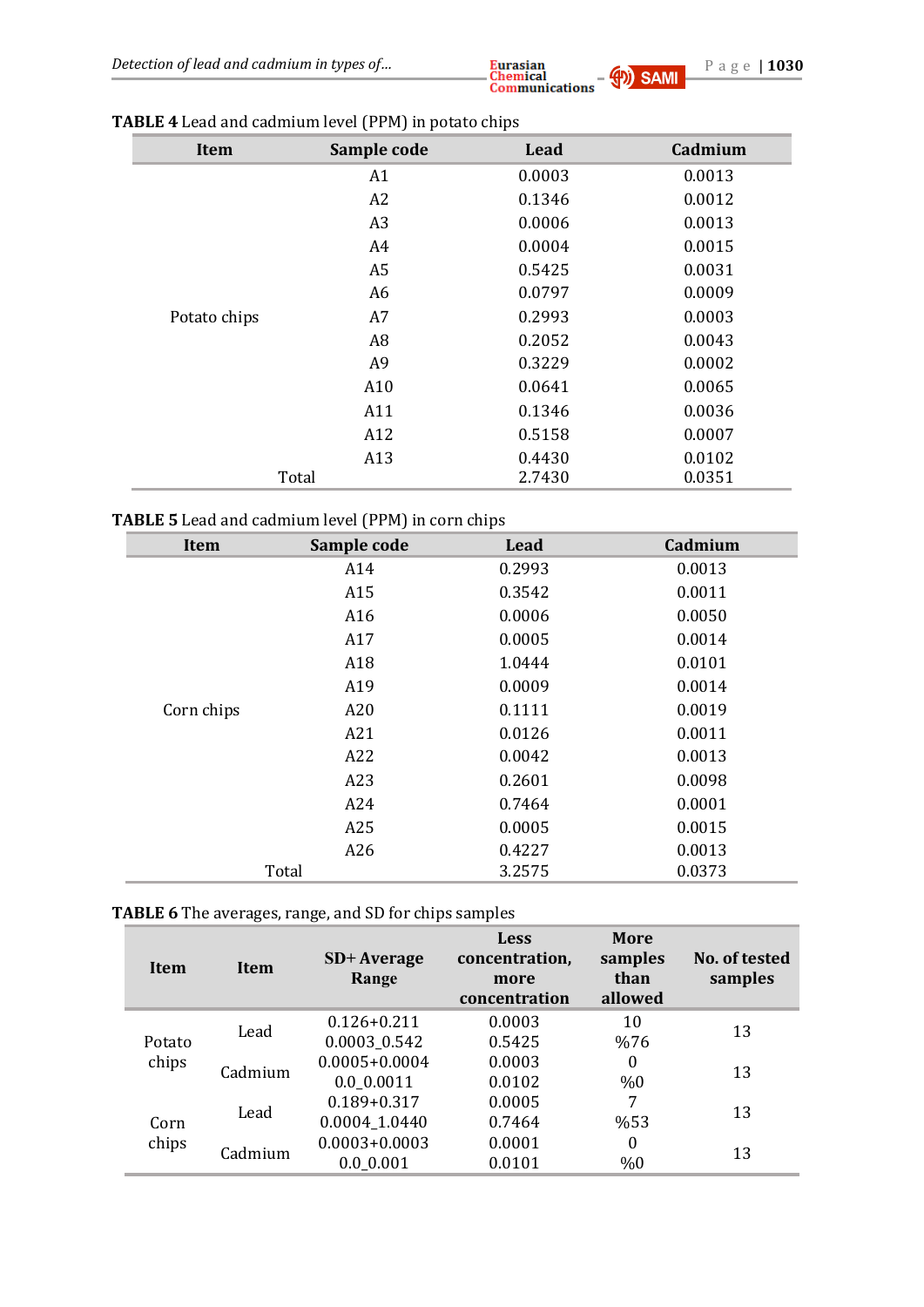

Detection of lead and cadmium elements with local and imported chips was done in local markets and compared with global and local determinants due to the health problems which they cause.

#### **Recommendations**

- 1- Follow-up the imported sources and local raw food which enter the chips industry and enhance the role of the concerned authorities to examine these products for the presence of heavy metals and impose the essential measures.
- 2- The factory follow-up of used materials for manufacturing of additives, salts, spices, and other foodstuffs, because they are major sources of accumulation of these heavy metals.
- 3- Use alternative foods free of these pollutants.

Activate health and educational roles for how to reduce these pollutants and educate consumers about them.

#### **Acknowledgments**

The author extends their real appreciation to the reviewers for their insightful comments and technical suggestion to enhance quality of the article and the author express thanks for / Ibn al-Haytham Faculty of Education for Pure Sciences/Department of Life Sciences, University of Baghdad for their scientific support.

#### **Ethical issues1:**

Name the ethics committee that has approved the study?

Scientific Committee for analytical chemistry

#### **Competing interests:** None

 $\overline{a}$ 

**Authors' contributions:** Analytical chemistry

**Important note:** All fields should be completed by authors

#### *Orcid:*

*Jabbar Faleh Fadhel <https://www.orcid.org/0000-0001-7914-4688>*

#### **References**

[1] J.E. Gall, R.S. Boyd, N. Rajakaruna, *Environ. Monit. Assess.*, **2015**, *187*, 1-21. [\[crossref\]](https://doi.org/10.1007/s10661-015-4436-3), [\[Google Scholar\]](https://scholar.google.com/scholar?hl=de&as_sdt=0%2C5&q=Transfer+of+heavy+metals+through+terrestrial+food+webs%3A+a+review&btnG=), [\[Publisher\]](https://link.springer.com/article/10.1007/s10661-015-4436-3)

[2] A. Buculei, S. Amariei, M. Oroian, G. Gutt, L. Gaceu, A. Birca, *LWT-Food Sci. Technol.*, **2014**, *58*, 364-374. [\[crossref\]](https://doi.org/10.1016/j.lwt.2013.06.003), [\[Google Scholar\]](https://scholar.google.com/scholar?hl=de&as_sdt=0%2C5&q=Metals+migration+between+product+and+metallic+package+in+canned+meat&btnG=), [\[Publisher\]](https://www.sciencedirect.com/science/article/pii/S0023643813002090?via%3Dihub)

[3] J.C. Kwon, Z.D. Nejad, M.C. Jung, *Catena*, **2018**, *148*, 92-100. [\[crossref\]](https://doi.org/10.1016/j.catena.2016.01.005), [\[Google](https://scholar.google.com/scholar?hl=de&as_sdt=0%2C5&q=Arsenic+and+heavy+metals+in+paddy+soil+and+polished+rice+contaminated+by+mining+activities+in+Korea&btnG=)  [Scholar\]](https://scholar.google.com/scholar?hl=de&as_sdt=0%2C5&q=Arsenic+and+heavy+metals+in+paddy+soil+and+polished+rice+contaminated+by+mining+activities+in+Korea&btnG=), [\[Publisher\]](https://www.sciencedirect.com/science/article/abs/pii/S0341816216300054?via%3Dihub)

[4] H.S. Al-Naemi, R.A. Al-Sanjary, R.A. Faraj, *Iraqi J Vet Sci.,* **2020**, *34*, 447-451. [\[crossref\]](https://doi.org/10.33899/ijvs.2019.126069.1224), [Google Scholar], [\[Publisher\]](https://vetmedmosul.com/article_164547.html)

[5] N. Gupta, K.K. Yadav, V. Kumar, S. Kumar, R.P. Chadd, A. Kumar, *Sci. Total Environ.,* **2019**, *651*, 2927–2942. [\[crossref\]](https://doi.org/10.1016/j.scitotenv.2018.10.047), [\[Google](https://scholar.google.com/scholar?hl=de&as_sdt=0%2C5&q=Trace+elements+in+soil-vegetables+interface%3A+Translocation%2C+bioaccumulation%2C+toxicity+and+amelioration+-+A+review&btnG=)  [Scholar\]](https://scholar.google.com/scholar?hl=de&as_sdt=0%2C5&q=Trace+elements+in+soil-vegetables+interface%3A+Translocation%2C+bioaccumulation%2C+toxicity+and+amelioration+-+A+review&btnG=), [\[Publisher\]](https://www.sciencedirect.com/science/article/abs/pii/S0048969718339202?via%3Dihub)

[6] P.J. Obeid, C.E. Saliba, M. Younis, S. Aouad, J. El-Nakat, *Int. J. Saf. Secur. Eng.,* **2014**, *4,* 329–344. [\[crossref\]](https://doi.org/10.2495/SAFE-V4-N4-329-344), [\[Google Scholar\]](https://scholar.google.com/scholar?hl=en&as_sdt=0%2C5&q=Determination+of+Levels+of+Lead+and+Cadmium+Contamination+in+Meat+Products+Sold+in+Northern+Lebanese+Markets&btnG=), [\[Publisher\]](https://www.iieta.org/journals/ijsse/paper/10.2495/SAFE-V4-N4-329-344)

[7] Q. Zhai, A. Narbad, W. Chen, *Nutrients*, **2015**, *7*, 552–571. [\[crossref\]](https://doi.org/10.3390/nu7010552), [\[Google](https://scholar.google.com/scholar?hl=de&as_sdt=0%2C5&q=Dietary+Strategies+for+the+Treatment+of+Cadmium+and+Lead+Toxicity&btnG=)  [Scholar\]](https://scholar.google.com/scholar?hl=de&as_sdt=0%2C5&q=Dietary+Strategies+for+the+Treatment+of+Cadmium+and+Lead+Toxicity&btnG=), [\[Publisher\]](https://www.mdpi.com/2072-6643/7/1/552)

[8] A. Ferrer-Aguirre, R. Romero-Gonzalez, J.L.M. Vidal, A.G. Frenich, *Food Anal. Methods*, **2016**, *9*, 1237–1245. [\[crossref\]](https://doi.org/10.1007/s12161-015-0304-6), [\[Google](https://scholar.google.com/scholar?hl=de&as_sdt=0%2C5&q=Simple+and+Fast+Determination+of+Acrylamide+and+Metabolites+in+Potato+Chips+and+Grilled+Asparagus+by+Liquid+Chromatography+Coupled+to+Mass+Spectrometry&btnG=)  [Scholar\]](https://scholar.google.com/scholar?hl=de&as_sdt=0%2C5&q=Simple+and+Fast+Determination+of+Acrylamide+and+Metabolites+in+Potato+Chips+and+Grilled+Asparagus+by+Liquid+Chromatography+Coupled+to+Mass+Spectrometry&btnG=), [\[Publisher\]](https://link.springer.com/article/10.1007/s12161-015-0304-6#citeas)

[9] D. Mahmoodnezhad, A. Taheri, *J. Food Compos. Anal.*, **2022**, *111*, 104594. [\[crossref\]](https://doi.org/10.1016/j.jfca.2022.104594), [\[Google Scholar\]](https://scholar.google.com/scholar?hl=de&as_sdt=0%2C5&q=Development+of+a+new+methodology+for+determination+of+Cd%2C+Ni%2C+and+Co+at+trace+levels+by+mixed+ultrasonic-assisted+cloud+point%2Fsolid+phase+extraction+in+micro+micellar+media%3A+Optimization+through+response+surface+methodology&btnG=), [\[Publisher\]](https://www.sciencedirect.com/science/article/abs/pii/S0889157522002125?via%3Dihub)

[10] C. Zhang, X. Zang, Z. Dai, X. Zhang, Z. Ma, *Sustainability,* **2021**, *13*, 6093. [\[crossref\]](https://doi.org/10.3390/su13116093), [\[Google Scholar\]](https://scholar.google.com/scholar?hl=en&as_sdt=0%2C5&q=Remediation+Techniques+for+Cadmium-Contaminated+Dredged+River+Sediments+after+Land+Disposal&btnG=), [\[Publisher\]](https://www.mdpi.com/2071-1050/13/11/6093)

[11] F. Alejandra, R. Romero, V. José Luis Martínez, F. Antonia Garrido, *Food Analytical* 

<sup>&</sup>lt;sup>1</sup> If the manuscript is Original Article or Review, this field should be filled. (**manuscript is Original Article**)